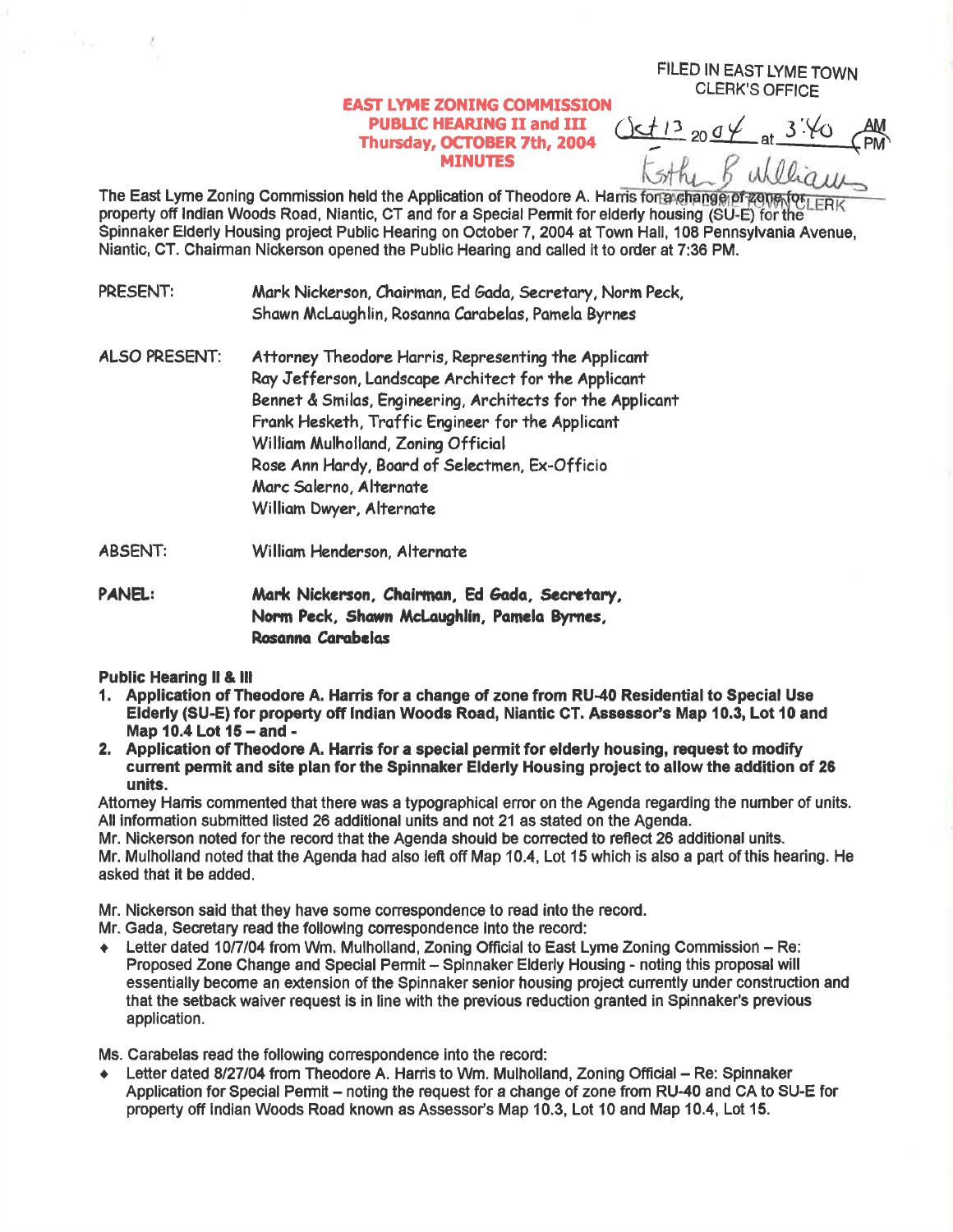Mr. Nickerson noted that the Legal Ad had run in the New London Day on September 24, 2004 and October 4, 2004. He asked for confirmation that the sign had been posted.

Attomey Hanis conflrmed that the sign was posted and said that he would submit certificates of mailing with his presentation.

Mr. Nickerson read the following correspondence into the record:

. Letter dated 10/7/04 from Michael Giannattasio, PE Director of Public Works to Mark Nickerson, Chairman, EL Zoning Commission - Re: Referral/Zone Change RU-40 to SU-E off Indian Woods Road noting that the EL Water & Sewer Commission has reviewed the zone change refenal and has determined that the property is in the existing sewer shed and water can be serviced from the existing Spinnaker site.

Mr. Gada read the following correspondence into the record:<br>• Letter dated 7/21/04 from Richard Guggenheim SECOG to Ed Gada, Secretary EL Zoning Commission -Re: Proposed Zone Change from RU-40 to SU-E on Indian Woods Road - noting that no statutory authority exists for their agency to conduct such a review since the property is more than 500' from the Town line.

Mr. Nickerson read the following correspondence into the record:

Letter dated 9/29/04 from Carol Hallas, Secretary, EL Planning Commission to Mark Nickerson, Chairman, EL Zoning Commission - Re: 8-3a Referral - Application of Spinnaker Homes, LLC for a change of zone from RU-40 and CA to SU-E (Assessor's Map 10.3, Lot 10 and Map 10.4, Lot 15) – noting that this change of zone was found Consistent with the Plan of Conservation and Development and citing the reasons.

Mr. Nickerson called upon the Applicant or their representative for a presentation.

Attorney Theodore Harris said that this is a dual application involving approximately 16 acres of land predominantly zoned RU-40 and a portion CA to be re-zoned to SU-E. They are proposing adding 26 units to the existing Spinnaker Community and are also requesting a setback waiver. He said that he would like to introduce some things into the record before continuing:

- Exhibit  $1 -$ Zone Change Map
- Exhibit 2 Complete site plan set with the most recent revisions
- **Exhibit 3 Certificates of Mailing**
- Exhibit 4 Picture of the sign posted on the premises
- **Exhibit**  $5 Copy$  of the condominium documents as required
- **Exhibit 6 Copy of the House Plans**
- **Exhibit 7** Traffic Report updated to reflect the addition of 26 units

Attomey Hanis sald that the Traffic Engineer would update them later in this presentation. He recapped the history of this SU-E project beginning in January of 2003 with the old window and screen eyesore building being removed from Rte. 156 and the area restored towetlands. They are now in Phase lV of this SU-E development and the sales have been brisk as the area is very attractive and the homes are in much demand He noted that the buyers in larye part are from Lyme, Waterford and East Lyme, whioh also speaks forthe design and development of this community. He then presented Exhibit 8 - Press Release announcing Spinnaker as the winner of the Statewide 'Best Active Adult Community Over \$300,000'. He noted that this award is especially important by virtue of the fact that Spinnaker was selected by and from their peers. (Attached at end of Minutes)

Attomey Hanis continued that in August 2003 Spinnaker looked at the buffer regulations and came back and requested a relaxation of the setbacks to 54.9'in two areas so that they could be better planted and work better with the community. He said that they would be looking for the same type of waivers here in the north side of Wynward Drive and the cul-de-sac as indicated on Exhibit 9 - Map of Spinnaker showing proposed building setback distances. (Attached at end of Minutes) He said that the additional 16 acres would allow another 26 units to be built. This is less dense than what is allowed, lt is about 1.2 units per acre when they are allowed 5 units per acre. They also hope to convert a gravel roadway into an emergency access. He showed the Commlssion through pidures of the development to date and the original site plan that they had built according to what they had originally presented. He then introduced Ray Jefferson the landscape archited to explain how the new section would be planted.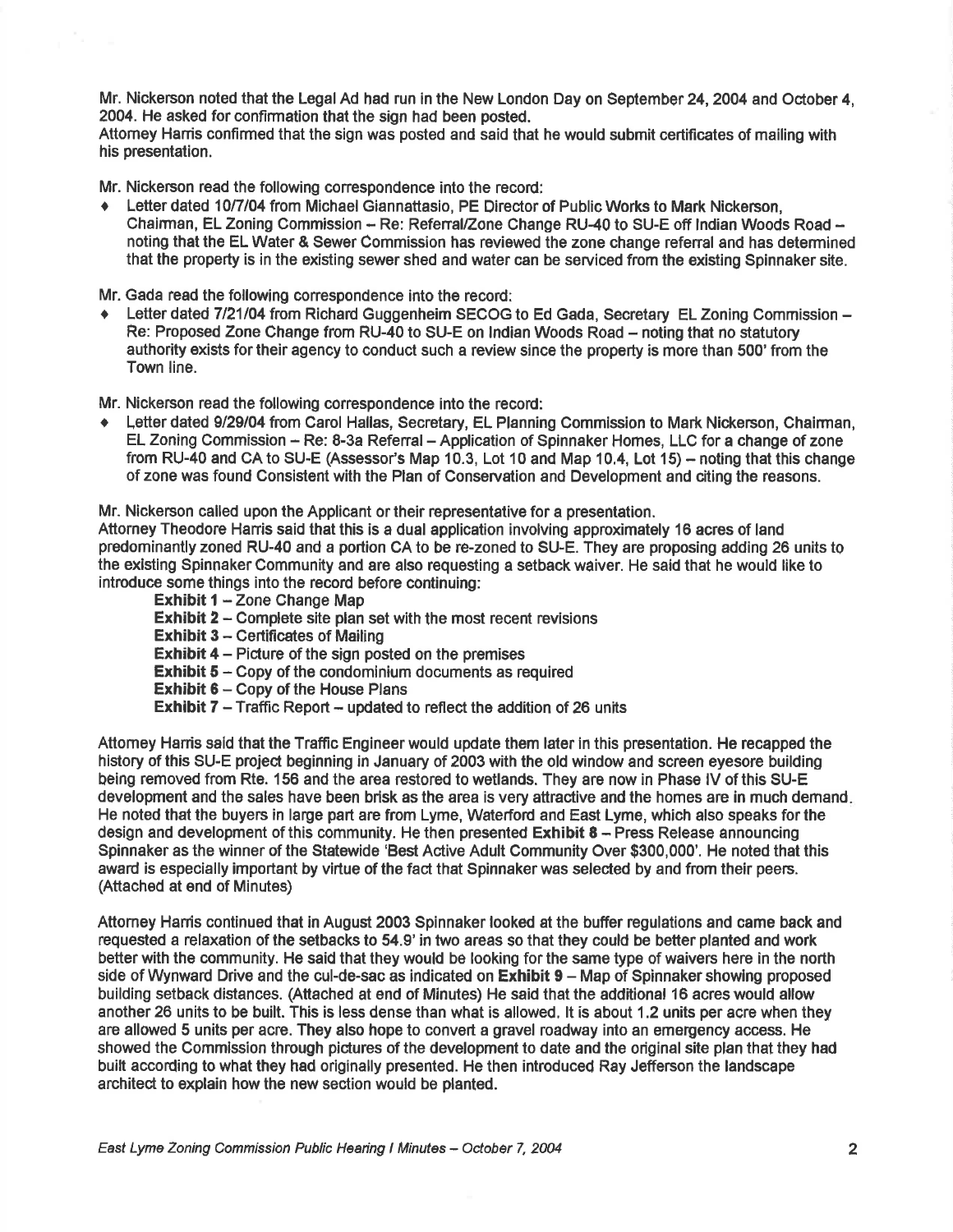Ray Jefferson, Landscape Architect, place of business Farmington, CT explained the main entrance and noted that when they added onto this that the road pattem needed to be changed for the extra units. They will maintain the street tree planting, the sidewalks and picket fences with hedge rows. They will also have the traditional New England design 10' light pole with the light directed downward. He explained that the expanded site has vegetation and homes that will back up to it. Where the vegetation does not exist, they proposed to add it. He said that the walkways not only conned to the homes themselves but also up to existing walking trails throughout the property.

Mr. Peck asked that he show them what exists now and what the expansion area is. Mr. Jefferson showed these areas and explained the old and the new and the road changes to accommodate the new area. He noted that the area would take on tho New England park-like features including low stone walls with plantings. lt will continue to have a street appeerance rather than a parking lot appearance.

Ms. Carabelas said that the Planning Commission calls it elderly housing  $-$  is there a difference between elderly housing and an adult community.

Mr. Mulholland said that the terms are technically interchangeable. We call it elderly housing however active adult community is essentially the same thing.

Attomey Harris introduced George Smilas and Michael Bennet, the Project Engineers for the site and the buildings.

George Smilas of Bennet & Smilas Engineers and Architects located in Higganum, CT said that they were responsible for the original plan that was approved by this Commission and are responsible for the additional 26 units here. He explained the circulation pattern with the addition of the Norton property to the west and the Corey property to the northwest. They have modified the road intersec{ion to the north to allow a larger park area, \Mth respect to the utilities, water and sewer serve the project. The storm drainage with respect to the Norton property lhat cunently drains to the west will continue to drain to the west, There is a view to the west that they wanl to retain so they will plant this with low growing vegetation.

Mr. Peck asked how much of the Norton property is being added to their property.

Mr. Smilas said that it is not all of it, only a portion of it  $-$  about eight (8) acres.

Mr. Peck asked if the whole Corey piece was being added.

Mr. Smilas and Attorney Harris replied yes.

Mr. Peck asked if there would be a shared emergency access to the other Konover subdivision nearby.

Mr. Smilas said that it does not lend itself to that, as they are all individual lots.

Mr. Mulholland added that there are significant wetlands adjacent to the existing gravel road that makes improvements difficult.

Attorney Hanis then introduced Scott Hesketh, Traffic Engineer for the project.

Scott Hesketh of FA Hesketh & Associates from East Granby, CT said that he is a Traffic Engineer and the author of the original traffic report for the project. He said that he was asked to review the impact of the additional 26 units for this development. To do this, he used the original report to project traffic volumes for the additional 26 units. He said that they have the report before them and that the addition of the 26 units will generate approximately 30 trips during the moming and aflemoon peak hour and that this will not have a significant impact on the traffic. The intersection will operate with an exceptional level of service which is what it operates at now, The Rte. 156 trafficwill not be impacted. He noted that this information was also sent to the State Traffic Commission to update the certificate and they will also undertake a thorough review of the project. They do not anticipate any issues with this as they undertook a thorough review ofiginally and the suggestions regarding the intersection were implemented then.

Mr. Nickerson asked what level of service the intersection is operating at now and what the level would be with the addition of the 26 units.

Mr. Hesketh said that it operates at a level of service A now and will continue to operate at a level of service A after the addition of the 26 units.

Attomey Hanis noted that with respect to the archaeological study that was requested by the Planning Commission, this was originally requested and it was reviewed and nothing of significance was found in the area. He also noted that all of the outside watering on site is done by on-site wells and not with city water. The amount of open space in this project is nearly six times over what is required. They follow the nuts and bolts of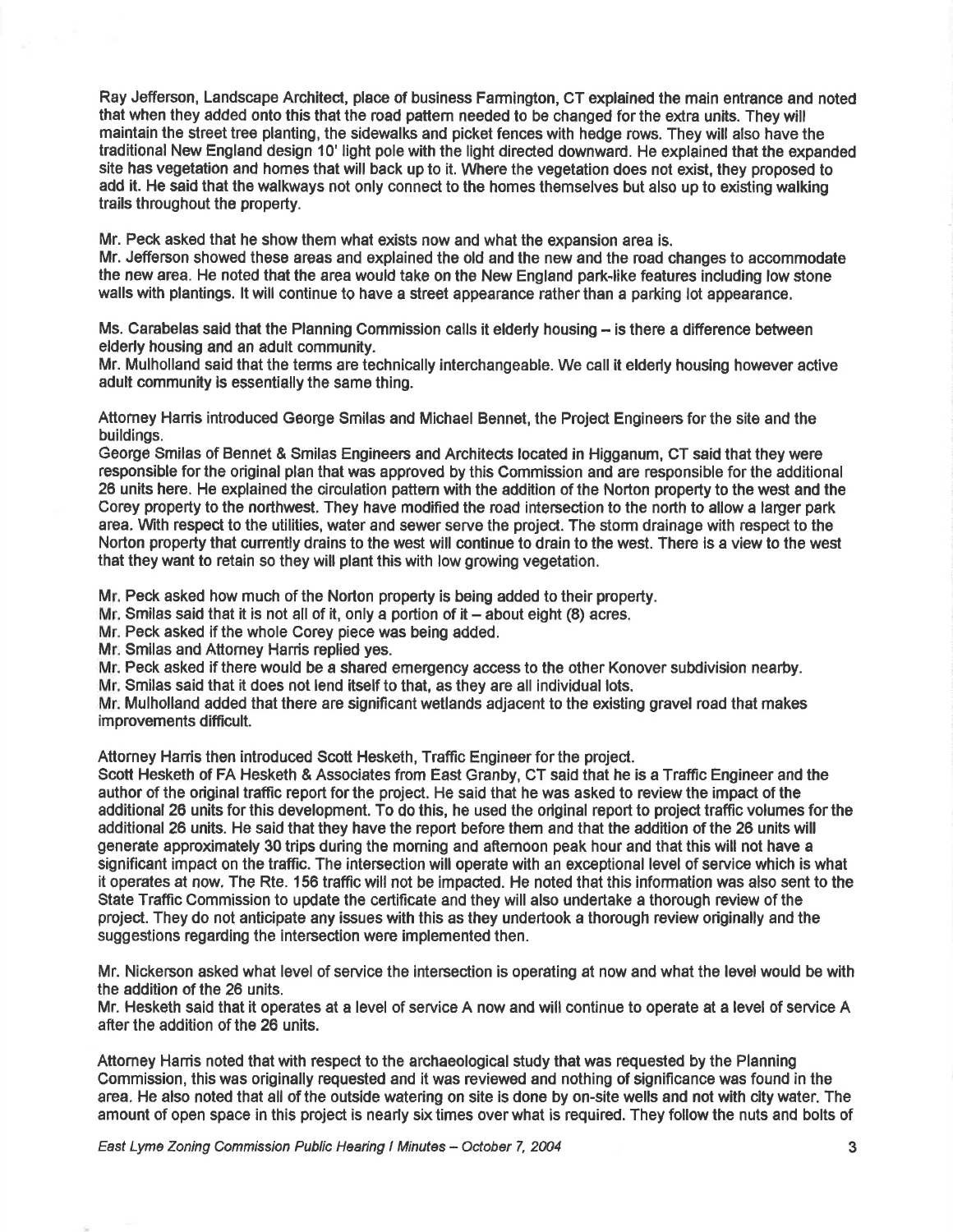the regulations except for one  $-$  he then presented Exhibit 10  $-$  Photo of the existing natural buffers on the property. He explained that they are requesting a waiver of the setback distances in certain areas as shown on Exhibit 9. He explained that with the natural vegetation, the distance of the adjacent property due to the RU-40 zone (that only requires a 30' buffer) and the planting that they propose to do, that this request is in line with the previous one that they granted. The nearest home is about 300' away and the benefits from better planting of the area far outweigh anything negative. Lastly, he said that Spinnaker speaks for itself in the quality project that it is, in what it looks like, how it was built and the people that it has attracted. He said that the would answer any questions that they might have.

Mr. Nlckerson entered the following exhibits into the record:

Exhibit 11 - Landscaping Plan - Two boards  $A & B$ 

**Exhibit 12 - Site Plan** Exhibit 13 - Overlay Plan Exhibit 14 - Zone Change Map

Ms. Carabelas asked the Traffic Engineer if there was any information about an increase in accidents regarding traffic coming out onto Rte. 156.

Mr. Hesketh said that he has no information on that as the STC information lags behind in its compilation. Ms. Carabelas asked if there was any need for a light delay.

Mr. Hesketh said that the level of service was A and will remain at A so there is no need for that. He added that the DOT also reviewed the entire area during the original review process and the modifications that were made with the light and the roads lining up for a better intersection were done via DOT suggestion and are functioning at level service A.

Mr. Peck asked about the buffer waiver request on the north side of the cul-de-sac.

Mr. Mulholland said that a 50' buffer is mandatory.

Attomey Harris referred them to **Exhibit 9** which shows the detail on this.

Mr. Mulholland asked how many trees they would be planting in the buffer area.

Mr. Jefferson said that they would be planting approximately 50 new evergreen trees and seven deciduous trees in a natural staggered fashion across the backs of the homes.

Mr. Mulholland elaborated that these would be planted across the backs of four homes or over about 300'. Mr. Jefferson said conect.

Mr. Nickerson called for anyone from the public who wished to speak in favor of this application -

Michael Dugan, 18 Indian Woods Road, Niantic said that he and his wife Debra have lived there for 18 years now so this project in the last two years is significant to them in a lot of different ways. They spoke two years ago as they felt that this was a good projest for the Town. The intersection is so much better with the light. They can walk in and out of the area now. Spinnaker also moved their mailboxes, which were across Rte. 156 and would require them to cross traffic to get to. This has resulted in a great advantage to them, as they no longer have to cross the highway. Originally they were told about site lines and buffers and the site lines were okay in the summerwith the leaves on the trees but during the winter, they could see lights from some of the windows and he is sure that they could see their lights also. He contacted Marty Smith and had him overto his house and they said that they would plant more trees for a better buffer and they have done this and increased the buffer. He said that he feels that the Commission should note this, as it is not always that a developer does what he says that he will do. lt has been his experience with Marty Smith and Spinnaker that they have taken care of things and been accommodating. They had heard many rumors about expansion of this project and the area that would be taken over- including that their homes would be bought up and demolished to make room forthe expansion. Again, he called Marty Smith and asked him about it and was told that their homes were not going to be bought up. They have been neighbors with the Coreys' for l8 years and will miss them however, things ohange and if someone is going to come in and develop the area, they prefer that it be Spinnaker.

Mr. Nickerson called for anyone else who wanted to speak in favor of this application -Hearing no one  $-$ 

Mr. Nickerson called for anyone who wished to speak against this application \*

Bob Gadbois, 358 Boston Post Road, East Lyme said that he is not opposed to elderly housing as he is getting old himself. He said that he went to the Water & Sewer Commission meeting the other night and they were talking about this project and he thought that he understood that they said that their sewer capacity was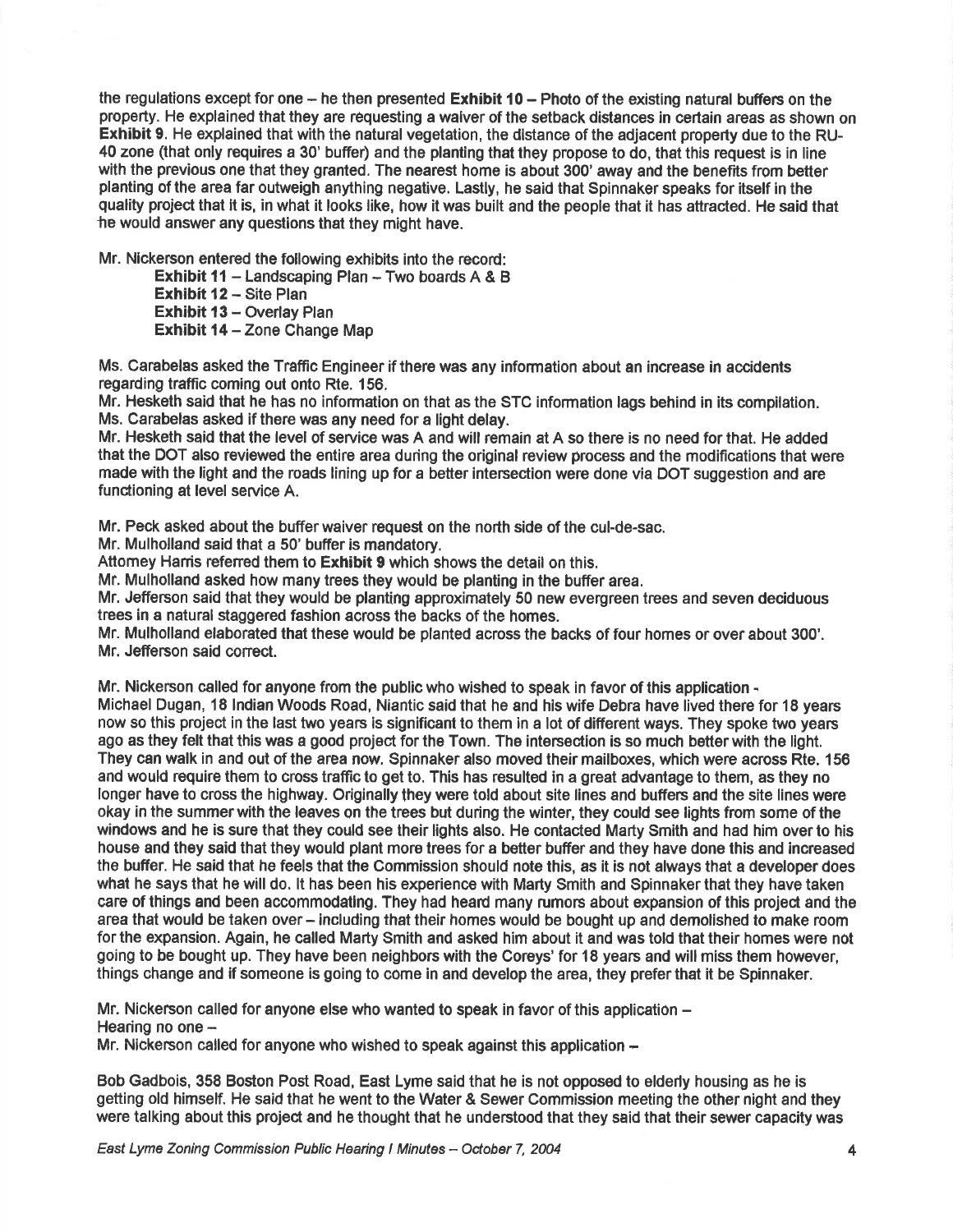used up. He is not sure but he suggested that they look into this before making a decision here. Next, he drove down there to look at this project as he was told that it was nice and that he should go look at it. From the road, it is nice, so he drove down there and he was shocked. The houses are right on top of eachother. They got everything they could out of that piece of property. He has seen pictures of factory homes in the old days where they are right on top of each other. When he moved back here and was in an apartment, he could watch his neighbors' TV and this is the same thing. If there is ever a fire there they can kiss all of them goodbye because every one of them is going to go. Thank you.

Mr. Nickerson clarified that this is considered cluster type of development where the units are clustered together to allow for more open space.

Attorney Harris added that this is SU-E, which allows for five units to be built per acre and this, is built at just a little over two units per acre. They are also providing about six times the amount of open space that is requlred.

Ms. Carabelas asked about the sewer comments.

Aftomey Hanis said that he spoke to Mr. Giannattasio about the sewer issue and what is happening is that they are revlewing the sewer oapacity in light of future development and capacity needs down the road. This is in the sewer-shed area and is serviced as such.

Bob Gadbois, 358 Boston Post Road said that the developers are using up the sewer capacity. They were supposed to give sewers to Pine Grove who has been screaming forthem - this was part of the sewer abatement along with Saunders Point. He does not know where we are going to get the extra capacity as Waterford and New London do not have it. New London also does not have anywhere to expand to.

Mr. Nickerson asked if anyone from the public wished to speak neutrally on this application -Hearing no one  $-$ He asked if the Commission had any other questions  $-$ 

Mr. Peck asked about the water for the grass outside. Attomey Harris said that it is on-site irrigation from a well. Mr. Peck asked about the individual homes watering outside. Attorney Harris said that they are serviced by the homes themselves, as they could not connect each of the homes to the well system and the Town water supply.

Mr. Nickerson called for any further comments or questions -Hearing None -Mr. Nickerson called for a motion to close this Public Hearing.

\*MOT|ON (1) Mr. Gada moved to close this Public Hearing. Ms. Carabelas seconded the motion. Vote:  $6 - 0 - 0$ . Motion passed.

Mr. Nickerson closed this Publio Hearing at 8:45 PM.

Respectfully submitted,

Koren Zmitruk, Racording Secretory

(Note: A short break was taken prior to the start of the Regular Meeting)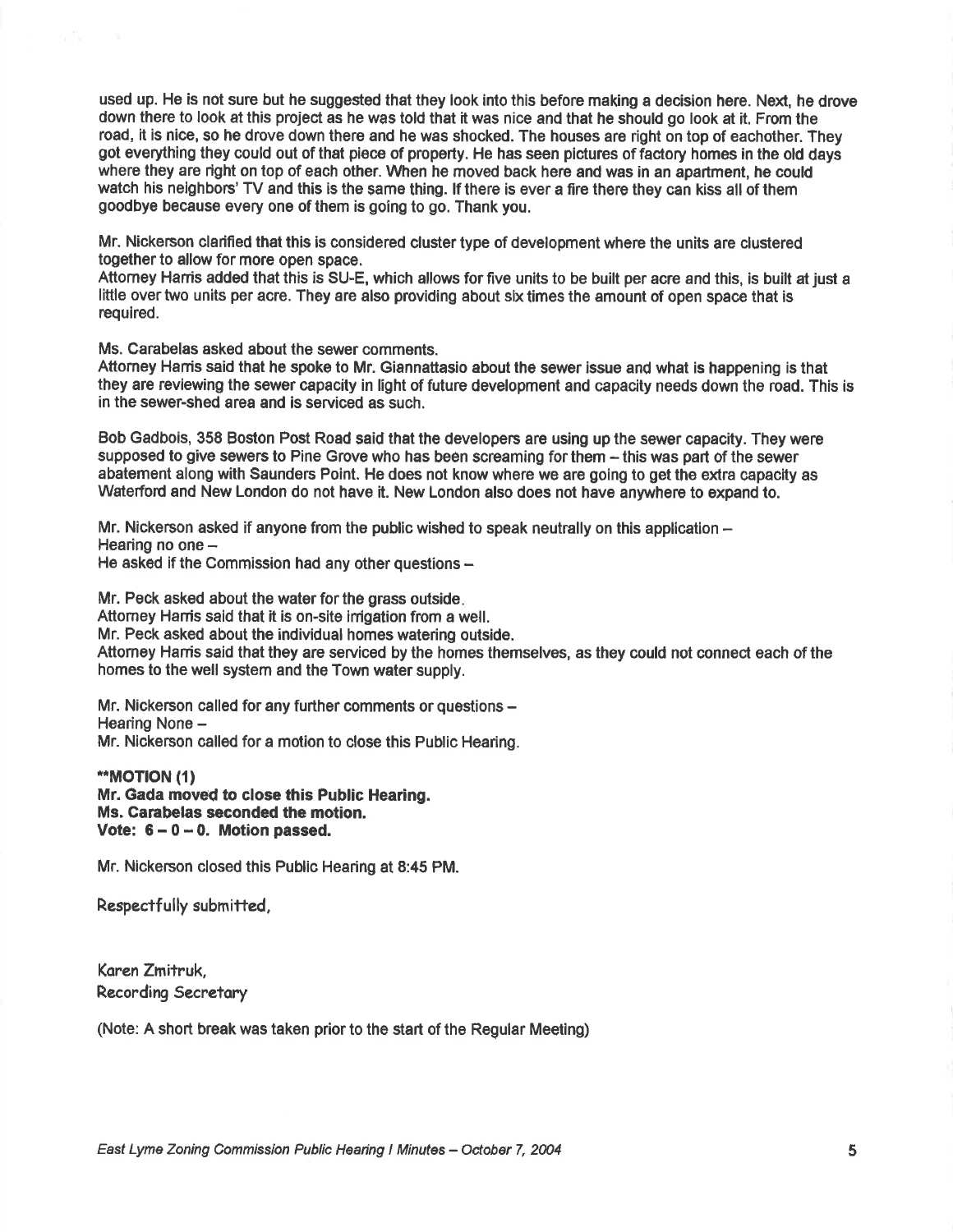## $Exh:b.t.$ #8

## East Lyme Active Adult Community Wins State-wide Award

Spinnaker awarded "Best Active Adult Community Over \$300,000" by **CT Home Builders Association** 

## East Lyme, CT-October 1, 2004-

Robert Fusari Sr., president of Real Estate Service of CT, the developer of the 77 unit Spinnaker Active Adult Community on Route 156 in Niantic, announced that the Home Builders Association of Connecticut, Inc. (HBA) has selected Spinnaker as the HBA of Connecticut 2004 Home Building Industry (HOBI) Award winner for Best Active Adult Community Over \$300,000. The HOBI Awards are the most prestigious awards presented by the HBA for excellence in design, construction, sales, marketing and financing. Spinnaker was also selected to receive the award for Best Sales Center.

Fusari said "It is a great honor to have been selected from and by our peers to receive these awards." The award will be presented at the HBA's annual banquet on October 13.

Real Estate Service of CT, Inc. (RESC), the parent corporation of Spinnaker Homes LLC, is not a newcomer to community awards. Over the last fifteen years, RESC has received Best Community awards for Old Farms and Riverbend, both in Middletown, CT.

According to Fusari, sales at Spinnaker have exceeded expectations, and the company has an application pending to increase the project by an additional 26 units. Fusari credited his customers and the cooperation of the Town of East Lyme for the success of the project. "We are happy to be serving this segment of the market, and we believe the proposed expansion of Spinnaker will make the community an even better project in all respects" said Fusari. He also credited the professional attitude of the town staff and leadership, "We recognize that Active Adult communities such as Spinnaker offer communities tremendous tax revenues without a corresponding demand for services, so it is not unusual to have them welcomed by many communities, however, we have found East Lyme to have an exceptionally professional town government, which has been a pleasure to work with" he concluded.

Attachment Zonneg Commission PHIL-111 10/7/04